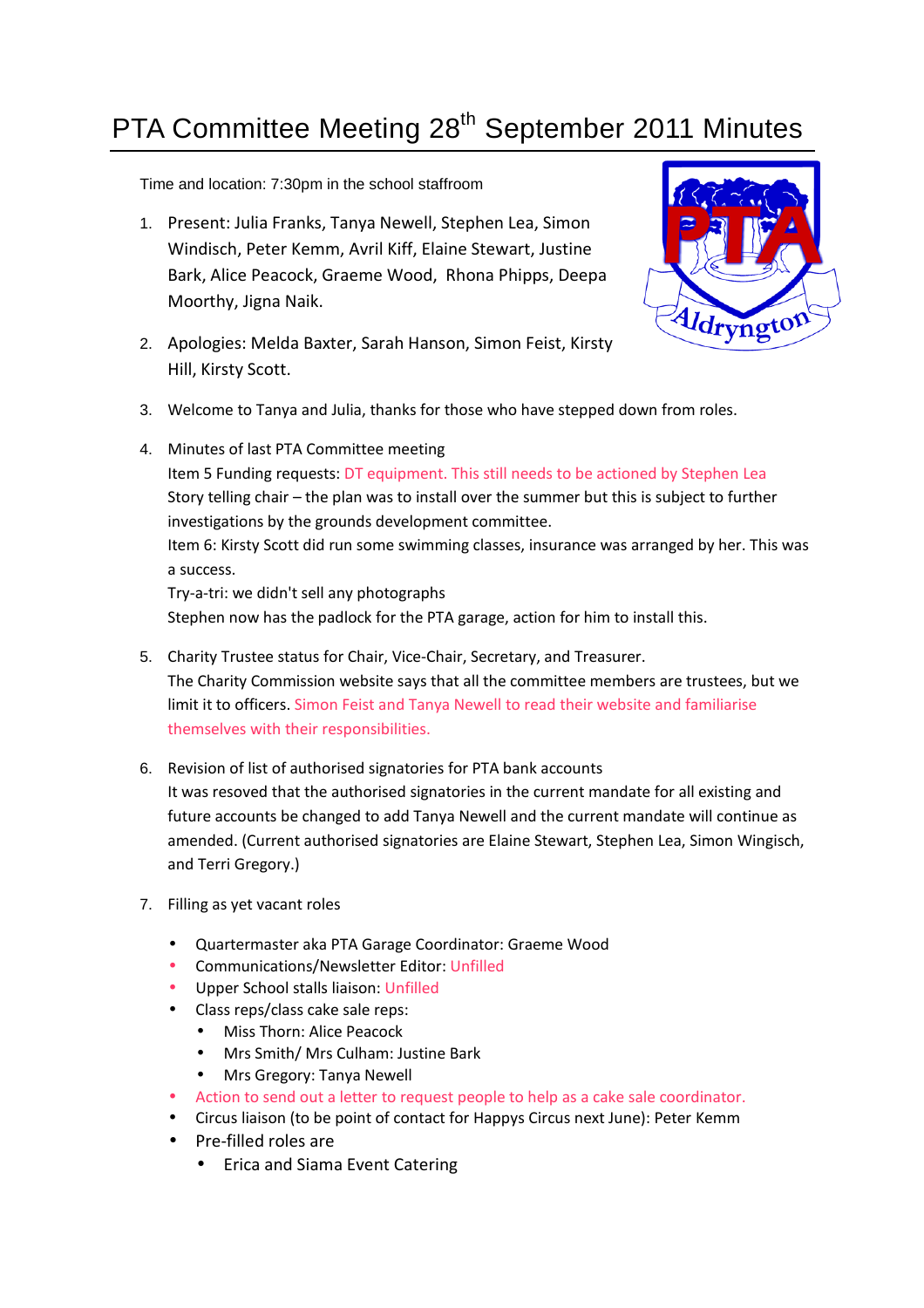- Disco Coordinator: Justine Bark
- Pool Coordinator: Kirsty Scott
- Cake Sale Coordinator: Siama Butt
- Wrap-a-Present Coordinator: Alice Peacock
- Try-a-Tri Coordinator: John Thompson
- Website Coordinator: Deepa Moorthy
- Grants Coordinator: Rhona Phipps
- Grounds Development Group members: Sarah Hanson and Simon Feist
- Event catering: Erika Augusti and Siama Butt
- Second-hand/lost property re-sale scheme: Vicki Adams
- Christmas Card scheme: Rhona Phipps
- Pool Club rota: Liz Parsons
- 8. Treasurer's report

This is available on the school website.

We are down to our last £800 not withstanding £200 from the pool plus moneys from the Try-a-tri, plus £60 from the triathlon.

There are some uncleared cheques, maybe some of them will need to be reissued.

- 9. Funding requests from school
	- 015/12 Spraycourt (Netball court surface markings) £2,621 We won't need to pay until Jan or Feb. Maybe a grant can be found?

Further marking can't be done until April – when the weather warms up. We are hoping that the cover can last another year, but probably not, also some pool tiling is coming away and will have to be professionally replaced. How much would this cost? Julia Franks to investigate.

We need enough money in the bank in February to be able to honour our commitments. Perhaps we should make a plan of how much money is expected to come in the following year. Tanya Newell and Stephen Lea to make an income projection.

We are not making a decision on this item now.

Quite a few things that the PTA agreed to haven't been bought yet. Julia is chasing this. Remaining running costs for pool are still not claimed.

- 10. Dates of principal PTA events this year
	- Thurs 20 Oct: Disco Lighting: Stephen Lea will mention to Simon Feist Disco newsletter will go out on the 10<sup>th</sup> November, posters on the 17<sup>th</sup>. We don't need more than four Y7 helpers. We need more helpers taking gate money. Julia will help. Stephen will guide traffic Justine needs £200 float. This is approved. Justine will check list of volunteers with Julia beforehand. Volunteers on the night will be given non-CRB roles.
	- Mon 28<sup>th</sup> Nov, Tue 29<sup>th</sup> Nov, Wed 30<sup>th</sup> Nov, Thu 1<sup>st</sup> Dec: Wrap-a-Present Need to form a WAP subcommittee Stephen Lea and Alice Peacock to form it.